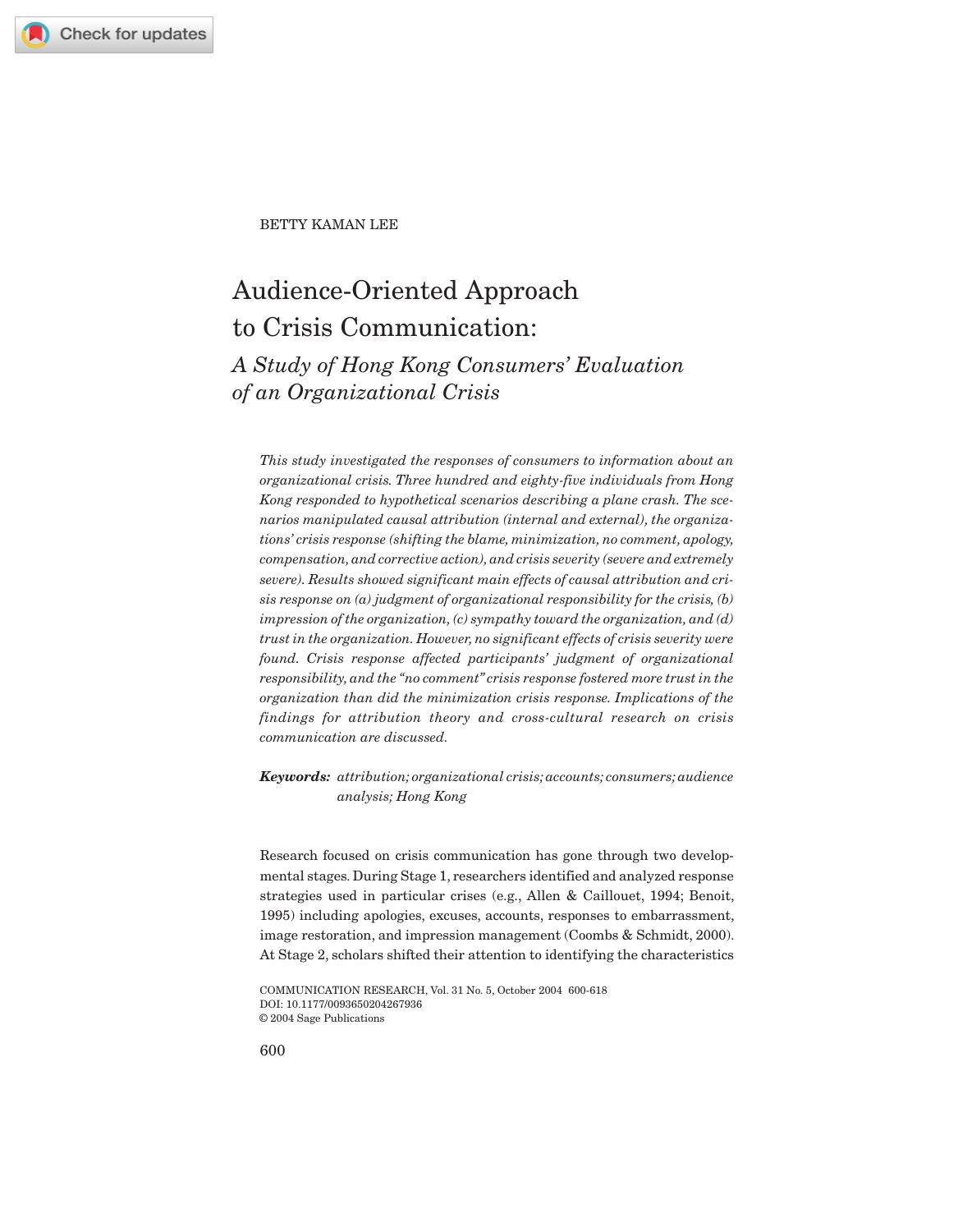of crises that predict the selection of appropriate response strategies (e.g., Coombs & Holladay, 1996,2001).Although informative, most extant research has not adopted an audience orientation nor has it investigated how crisis communication occurs in non-Western cultures.

An audience orientation should provide valuable insights into how individuals understand and react to an organizational crisis. Vasquez's (1993, 1994) *homo narrans* perspective characterizes the autonomous, interpretive, communicative, and communal nature of an audience. He argued that individuals are motivated to engage in a symbolic process to make sense of their world, and through a process of message initiation, configuration, and reconfiguration, individuals' view of an event gradually becomes their symbolic reality. Applying the *homo narrans* perspective to understanding crisis communication, an audience is believed to actively construct a symbolic reality about the crisis, the organization, and other public members' evaluations that could change as the crisis unfolds.Because researchers have not adopted an audience orientation, there is limited insight into this sense-making process.

Notwithstanding the growing interest in culture among organizational scholars, surprisingly little research informs as to how non-Western audiences interpret and evaluate information about a crisis. Certainly, organizational crises occur in non-Western organizations. For example, in Asia, the number of organizational crises has accelerated in the past few years, and each crisis has captured intensive local and/or international media coverage including the Hong Kong Chek Lap Kok Airport launching chaos in 1998, the Cathay Pacific labor strikes in 1998 and 2000, and the SARS outbreak in 2003. However, because little crisis research has been conducted in an Asian culture, it is unclear whether perspectives that are used to study organizational crises in Western cultures are useful for understanding crises in non-Western cultures.

To fill the aforementioned gaps in the literature, this article reports the results of a study that examined citizens' evaluation of organizational crises in Hong Kong. The current study was grounded in a perspective that examines how individuals react to information provided about a crisis. The framework is focused on causal attribution, organizational response to a crisis, and crisis severity. In the following sections, I discuss each of these variables.

## Causal Attribution

Seeger, Sellnow, and Ulmer (1998) defined an organizational crisis "as a specific, unexpected, and nonroutine event or series of events that create high levels of uncertainty and threaten or perceive to threaten an organization's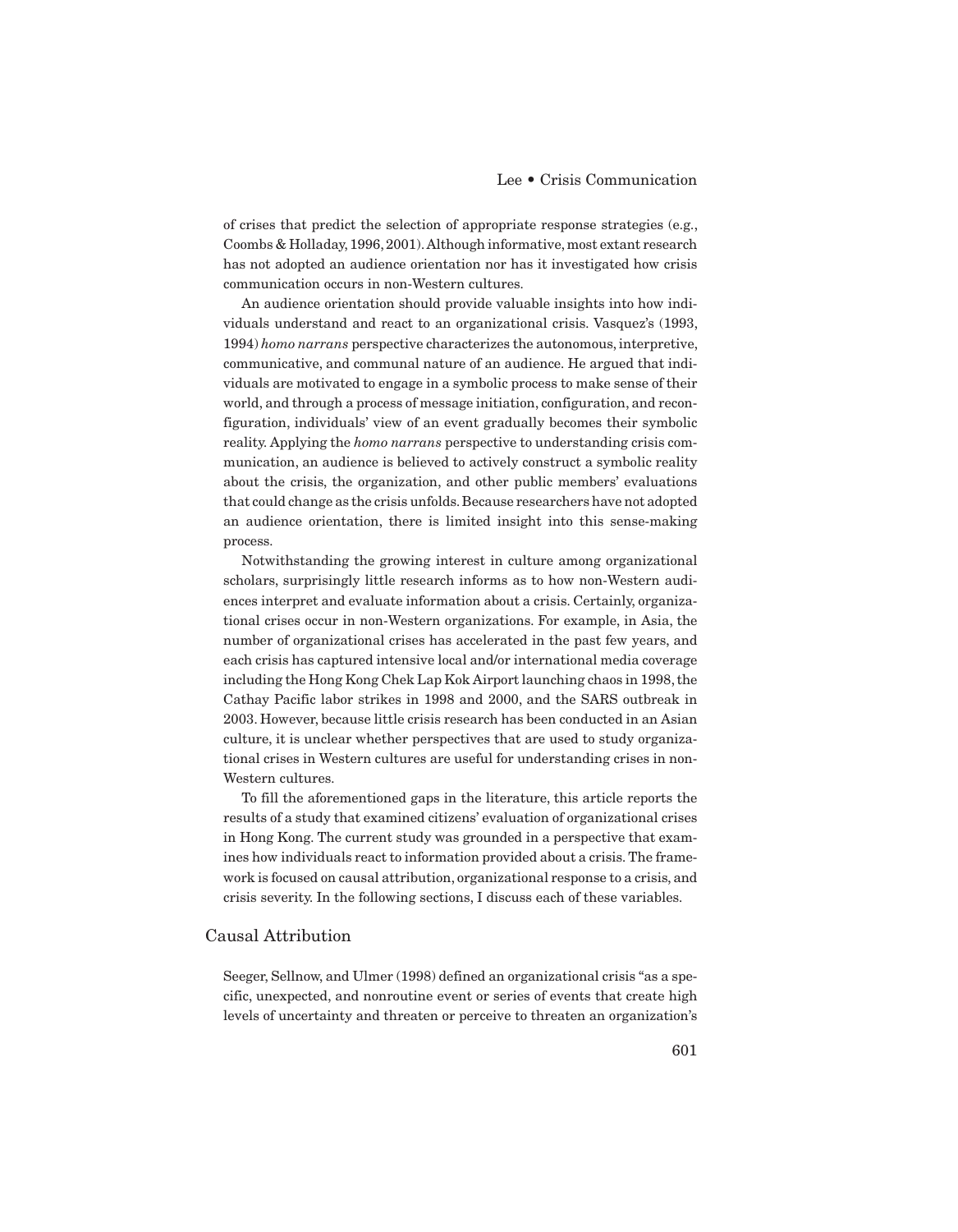high-priority goals" (p. 233). Weiner (1986) argued that when an event is negative, unexpected, or important, people are likely to engage in causal attribution processing. Scholars have noted the relevancy of Weiner's perspective for understanding organizational crises. Coombs (1995) adopted Weiner's attributional theory to develop a  $2 \times 2$  (internal-external and intentionalunintentional) matrix that categorized four types of organizational crises: accident—is placed in the unintentional and internal quadrant; transgression— is intentional and internal; faux pas—is located on the unintentional and external quadrant; and terrorism—is considered as intentional and external. Although useful, Coombs's (1995) categorization was based on the assumption that a particular crisis type (e.g., accident) yielded only one causal attribution. This overlooks the possible variations of attributions that may occur within a particular crisis. Hence, an audience could vary in their opinion that a company should be held accountable for a particular crisis. That is the focus of this research.

Weiner's (1986) notion of locus and controllability is particularly applicable to the crisis context. Locus, in a crisis context, specifies the location of the cause of a crisis as internal or external to the organization. Controllability refers to whether the prevention of a crisis is within the control of the organization. A crisis cause that is perceived to be within the boundaries of an organization (internal locus) is often perceived as controllable. Likewise, a crisis cause that is perceived to be outside the realm of an organization (external locus) is often viewed as uncontrollable. As such, a crisis cause could be conceptualized as residing somewhere along a continuum of internal/ controllable-external/uncontrollable. For the purpose of simplification, this article uses the terms *internal* and *external* to address the two conditions of causal attribution. However, readers are reminded that these conditions also encompass the dimension of controllability.

Social psychologists (e.g., Fincham & Jaspars, 1980; Jaspars, Fincham, & Hewstone,1983) noted that observers often go beyond the attributions of causality to make judgments regarding who should be held accountable for an observed act in an interpersonal context. Likewise, people should assign crisis responsibility (the degree to which audience blames the organization for the crisis incident) after causal attribution. If so, crisis responsibility is attributed when (a) the source of crisis is identified and (b) there is a perception that the identified source should have been able to foresee the outcome; that is, internal attribution is likely to bring about an attribution of crisis responsibility.

Weiner (1986) examined subsequent emotional reactions after causal attribution in interpersonal contexts. He found that when personal failure is internally attributed, anger is elicited. On the other hand, when personal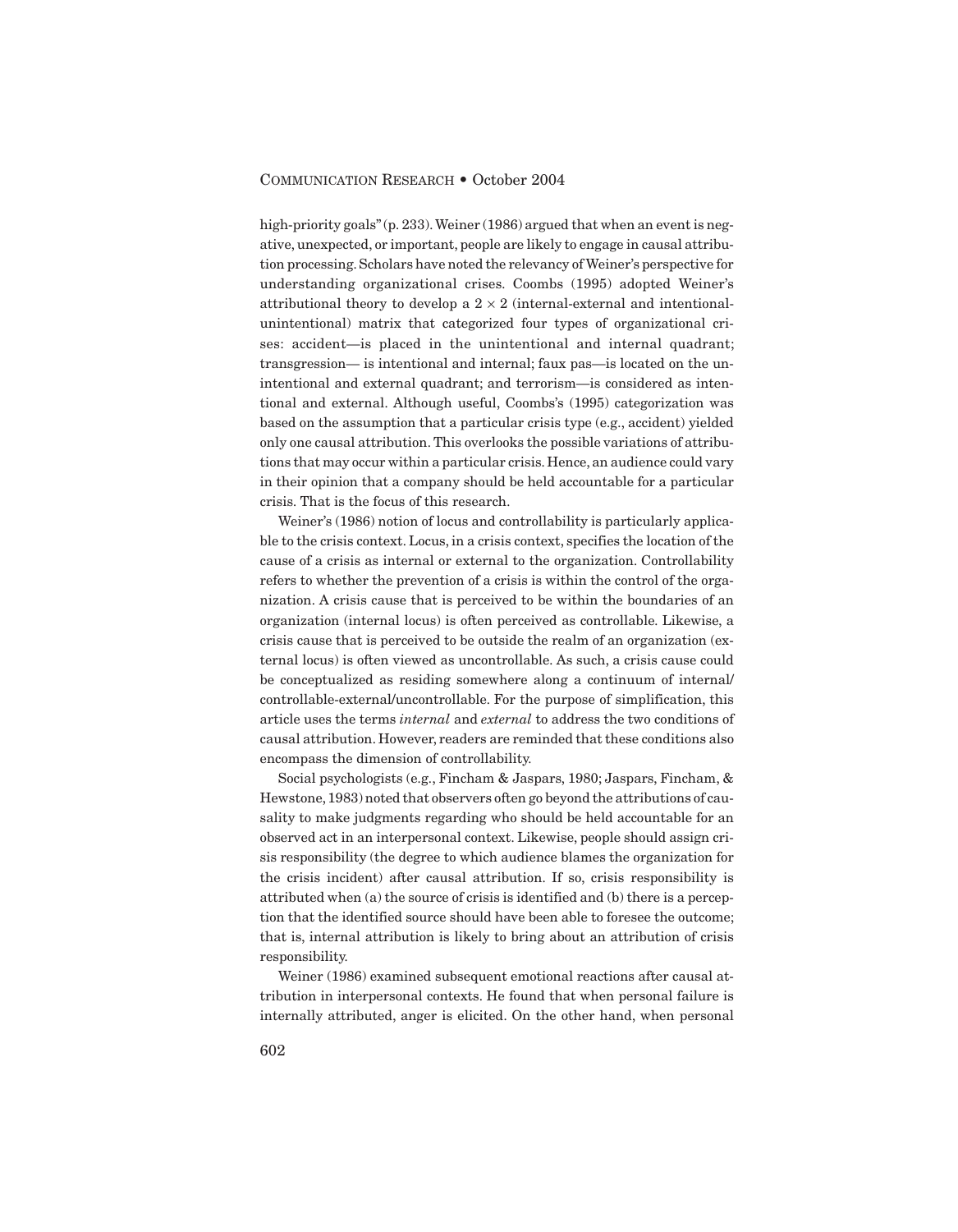failure is assigned to causes viewed as uncontrollable, pity is elicited. Likewise, an internal attribution of a crisis cause should elicit more negative reactions toward the organization than would an external attribution of the cause of a crisis (Weiner, Amirkan, Folkes, & Verette, 1987). Hence, I posit the following hypothesis:

*Hypothesis 1:* Individuals who read about an organizational crisis with an internal cause will (a) judge the organization as having more responsibility for the crisis, (b) be more likely to form negative impressions of the organization, (c) be less sympathetic toward the organization, and (d) mistrust the organization more than will those who read about an organizational crisis with an external cause.

## Organizational Crisis Response

Organizational crisis response is an organization's effort to reestablish institutional and actional legitimacy (Boyd, 2000; Hearit, 1994), and several taxonomies describe the response strategies of Western organizations (e.g., Allen & Caillouet, 1994; Benoit, 1995). A recent analysis (Lee, 2000) indicates that the following six responses are commonly used by organizations in Hong Kong: (a) shifting the blame—a claim that others are responsible for the crisis instead, (b) minimization—a claim that the consequences of the crisis are not as bad as have been portrayed, (c) no comment—a refusal to comment, (d) apology—a verbal apologetic statement, (e) compensation—monetary compensation to victims, and (f) corrective action—action taken to prevent the reoccurrence of the same problem.

Consistent with prior research (Coombs, 1998; McLauglin, Cody, & O'Hair, 1983), the six aforementioned responses should reflect attempts to deny (shifting the blame, minimization, and no comment) or accept responsibility (accept responsibility, compensation, corrective action). Shifting the blame admits that a crisis occurred but alleges that others are responsible. Thus, it reflects the greatest attempt to deny responsibility among the six crisis responses. Minimization reflects the second most responsibility-denying response because the organization attempts to reduce the perceived severity of the crisis by redefining the crisis. An organization that refuses to comment is often in a situation in which it is unable to decline the crisis and attempts to dissociate itself from the crisis by remaining silent. As a result, no comment represents the third most responsibility-denying response.

When organizational officials apologize, they accept responsibility for the crisis. Compensation extends the acceptance of responsibility by offering monetary reparations. Finally, corrective action involves identifying and fix-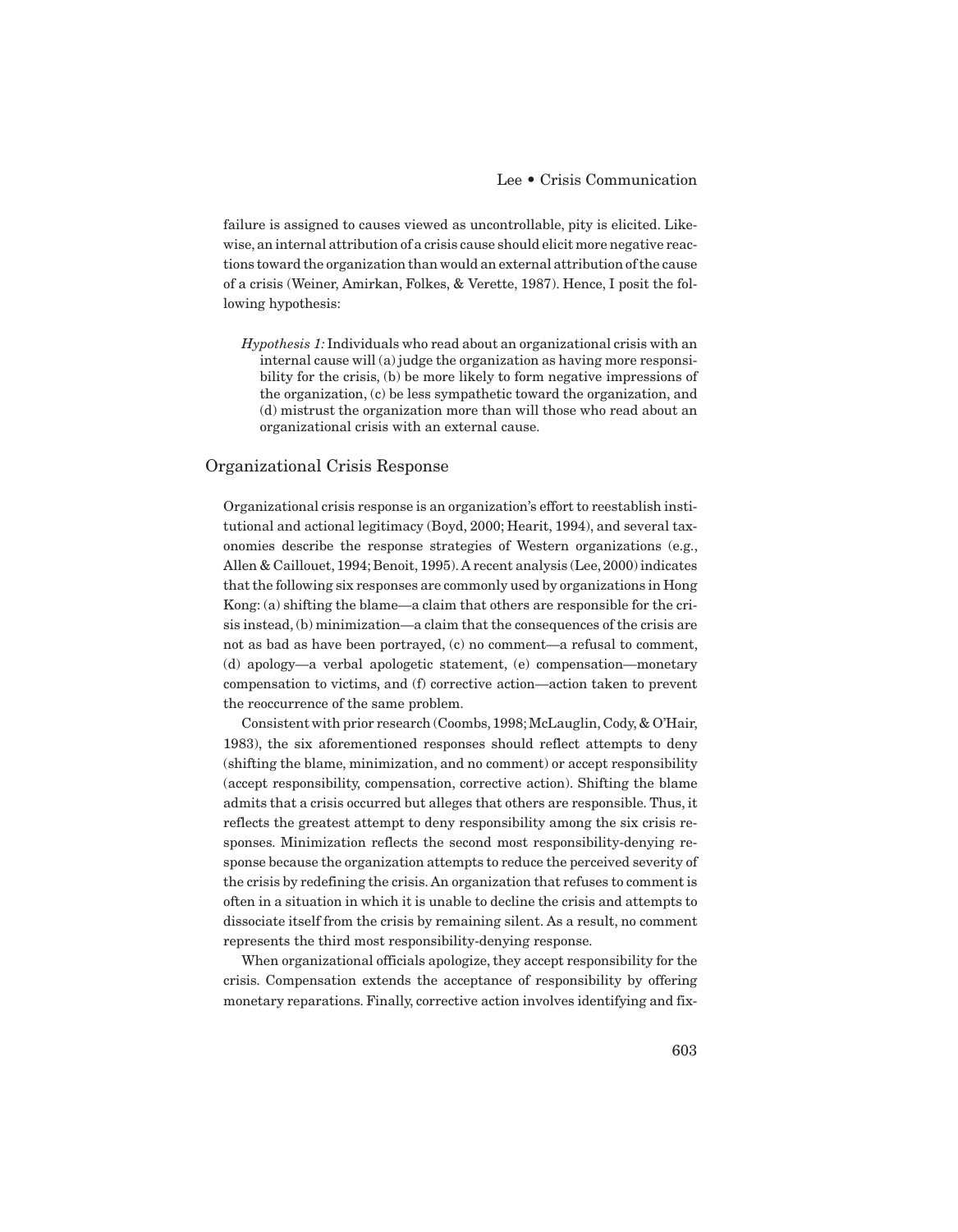ing the source of the crisis. Corrective action represents the greatest acceptance of responsibility for a crisis because by identifying and fixing the source of the crisis, the organization not only exhibits responsibility for the current crisis but also shows an effort to prevent future crises. Extant studies find that corporate responses denoting acceptance of responsibility fostered more positive brand attitudes, a stronger corporate image, and more supportive behavior (Coombs & Schmidt, 2000; Griffin, Babin, & Attaway, 1991).

An organization's response to a crisis may affect a consumer's perception of the organization's responsibility. Quattrone (1982) argued that people often engage in "backward chaining" in which they analyze actions that occur after an action to infer what caused the action. In the context of organizational crisis, audiences often do not have a personal understanding of the organization,and to make sense of the current situation,they engage in backward chaining from the observed crisis responses to determine the crisis cause. If so, then an organization's response may influence a consumer's understanding the organization's role in causing the crisis as well as their evaluations of the organization. Consumers may regard a denial as a selfserving attempt to avoid blame and that action is blameworthy. Indeed, denial of responsibility for a negative event can elicit anger and aggression (Ohbuchi, Kameda, & Agarie, 1989). In contrast, an organization's acceptance of crisis responsibility may appear more honorable, which may reduce the likelihood of negative responses. Research has found that acceptance of responsibility for a negative event can increase sympathy and forgiveness (Weiner, Graham, Peter, & Zmuidinas, 1991). Therefore, I offer the following hypothesis:

*Hypothesis 2:* Individuals who read about an organizational crisis in which the organization attempts to deny crisis responsibility will (a) judge the organization as having more responsibility for the crisis, (b) be more likely to form negative impressions of the organization, (c) be less sympathetic toward the organization, and (d) mistrust the organization more than will those who read about an organizational crisis in which the organization accepts responsibility for the crisis.

## Crisis Severity

In some cases, an organizational crisis has direct consequences for the audience; and in these instances, the crisis is more severe than when the event is of little consequence. Jones and Davis (1965) coined the term *hedonic relevance* to refer to the effect that an actor's actions have on a perceiver. When individuals perceive hedonic relevance, they tend to infer that an observed act corresponds to the actor's internal dispositions. An inference to internal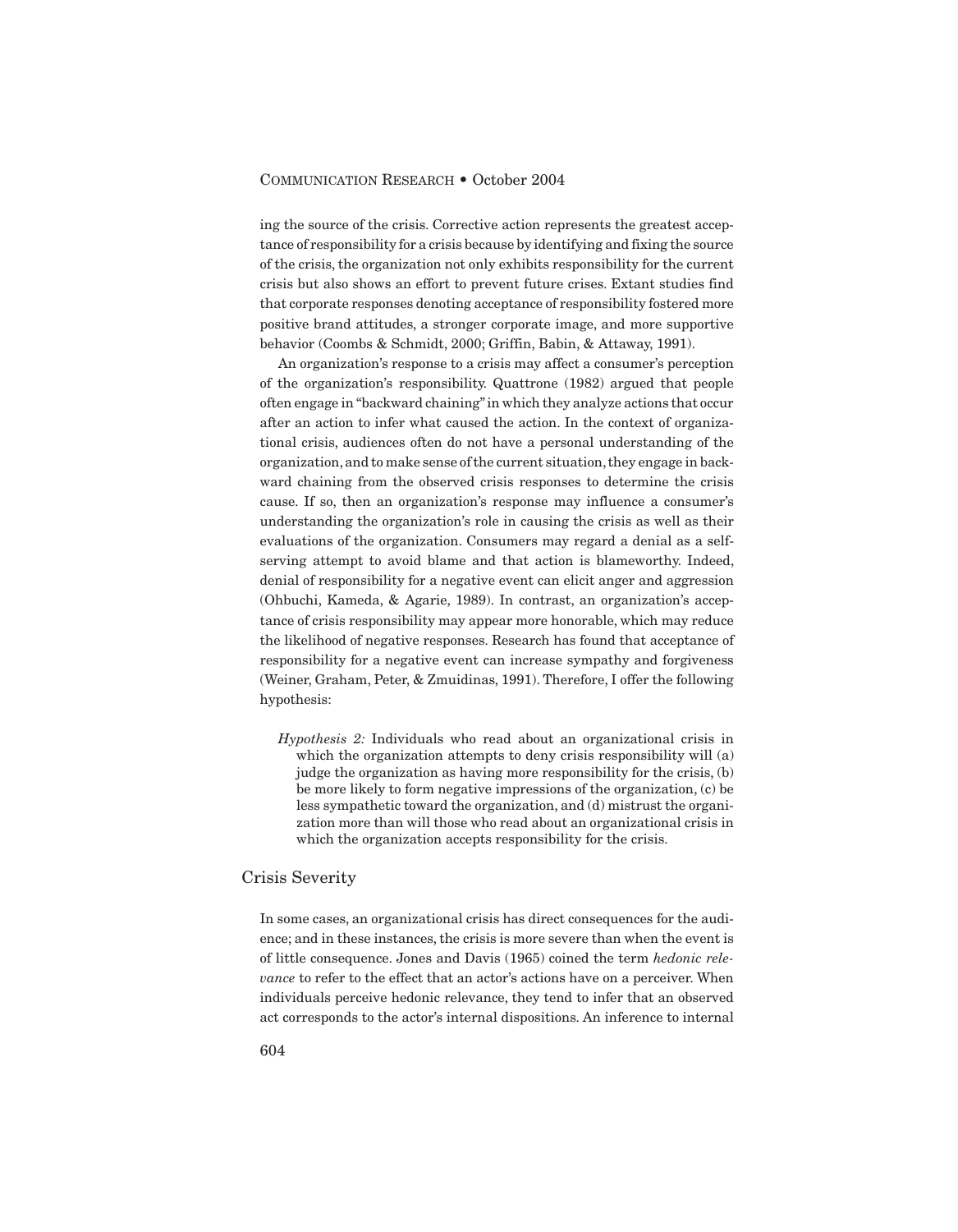dispositions holds the actor more responsible for the observed act than does an inference to external factors (Jones & Davis, 1965; Weiner et al., 1987).

Based on Jones and Davis's (1965) hedonic relevance notion, it could be argued that the more severe the crisis, the more personal involvement/ relevance is aroused in the audience, which, in turn, leads to more attribution of responsibility to the organization. Furthermore, high crisis severity may trigger negative emotional reactions as well as sending a danger signal to the observing consumers of the possible risks involved in being a customer of the offending organization. As a result, I predict the following hypothesis:

*Hypothesis 3:* Individuals who read about a severe organizational crisis will (a) judge the organization as having more responsibility for the crisis, (b) be more likely to form negative impressions of the organization, (c) be less sympathetic toward the organization, and (d) mistrust the organization more than will those who read about a less severe organizational crisis.

Next, I report the results of a study that tests my hypotheses.

## Method

## *Participants*

Using a snowball sampling technique, a total of 385 citizens of Hong Kong were recruited for the current study, of which 123 were men, 227 were women, and 35 did not identify their sex. Participants ranged in age from 18 to 57 years  $(M = 28.54, SD = 9.10)$ . All of them had the equivalency of a 12thgrade education with 82% having at least some university education. Among the participants, 36.6% were currently students, and the remaining 61.2% were working people.

#### *Design*

To test the hypotheses, I used a 2 (Causal Attribution: Internal and Exter nal)  $\times$  6 (Crisis Response: Shifting the Blame, Minimization, No Comment, Apology, Compensation, and Corrective Action)  $\times$  2 (Crisis Severity: Severe and Extremely Severe) between-subject experimental design. The manipulations were embedded within descriptions of a hypothetical plane crash. I conducted a pretest that showed that a sample of Hong Kong residents regarded a plane crash as the most serious type of crisis relative to two other common crises (product tampering and employee strikes) that have occurred in Hong Kong in the recent past (Lee, 2000). Based on the assumption that a highly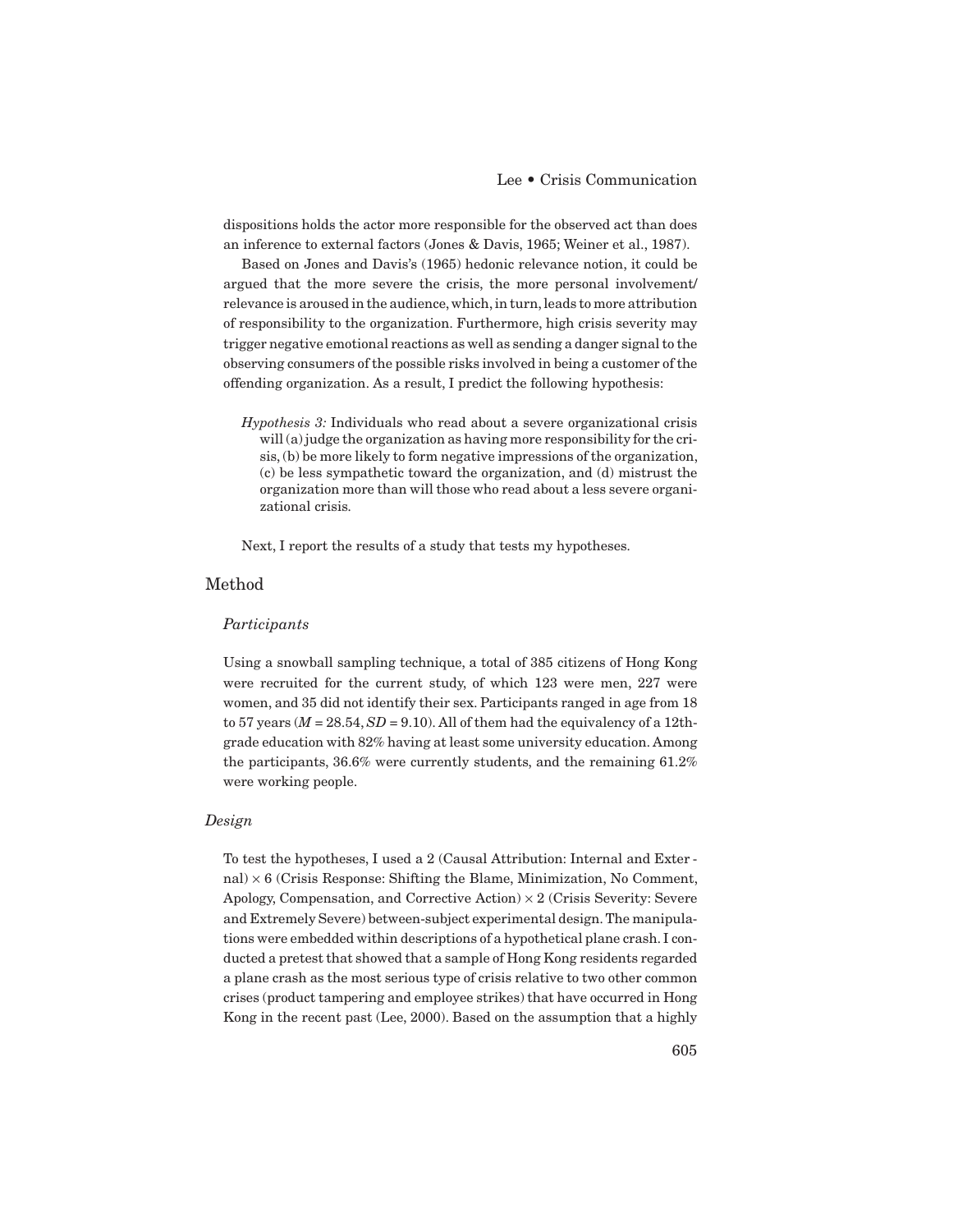severe crisis would (a) make participants more involved and (b) more likely trigger their evaluation mechanisms, a plane crash was chosen as the crisis type for the primary experiment. The conditions of the three independent variables are listed in Appendix A. A plane crash scenario with 24 variations was created with different combinations of causal attribution, crisis response, and crisis severity.

## *Procedures*

All manipulations and questionnaires were written in Chinese. Each participant received a randomly assigned questionnaire that described 1 of the 24 variations of a plane crash scenario. Within each scenario, participants were presented with two pieces of news.The first piece of news described the severity and the cause of the plane crash. The second piece of the news described the crisis response delivered by the organization on the day after the plane crash. Participants were asked to answer questions regarding their response to the scenario.

#### *Measures*

*Perceived organizational responsibility for the crisis*. Participants were asked to indicate on 7-point Likert-type scales (a) to what degree they thought the organization should be blamed  $(1 = not at all to be blamed, 7 =$ *absolutely to be blamed*) and (b) how much responsibility the organization should bear (1 = *not at all responsible*,7= *totally responsible*). The resulting scale was internally reliable,  $\alpha = .85$ .

*Negative impression of the organization*. Two items constituted this subscale. Participants were asked to indicate on 7-point Likert-type scales (1 = *strongly disagree* and 7 = *strongly agree*) the extent to which they agree with the following items: (a) "I don't like [the organization]" and (b) "I have a negative impression of [the organization]." Internal consistency for the subscale of negative impression of the organization was acceptable,  $\alpha$  = .86.

*Sympathy toward the organization*. Participants were asked to describe their sympathy toward the organization on four, 7-point Likert-type scales (1 = *strongly disagree* and 7 = *strongly agree*):(a) "I am frustrated at [the organization]"; (b) "I think [the organization] should be punished"; (c) "I feel like reprimanding [the organization] "; and (d) "I am sympathetic to [the organization]." Items a, b, and c were reverse-coded items. Internal consistency for the subscale of sympathy toward the organization was acceptable,  $\alpha = .88$ .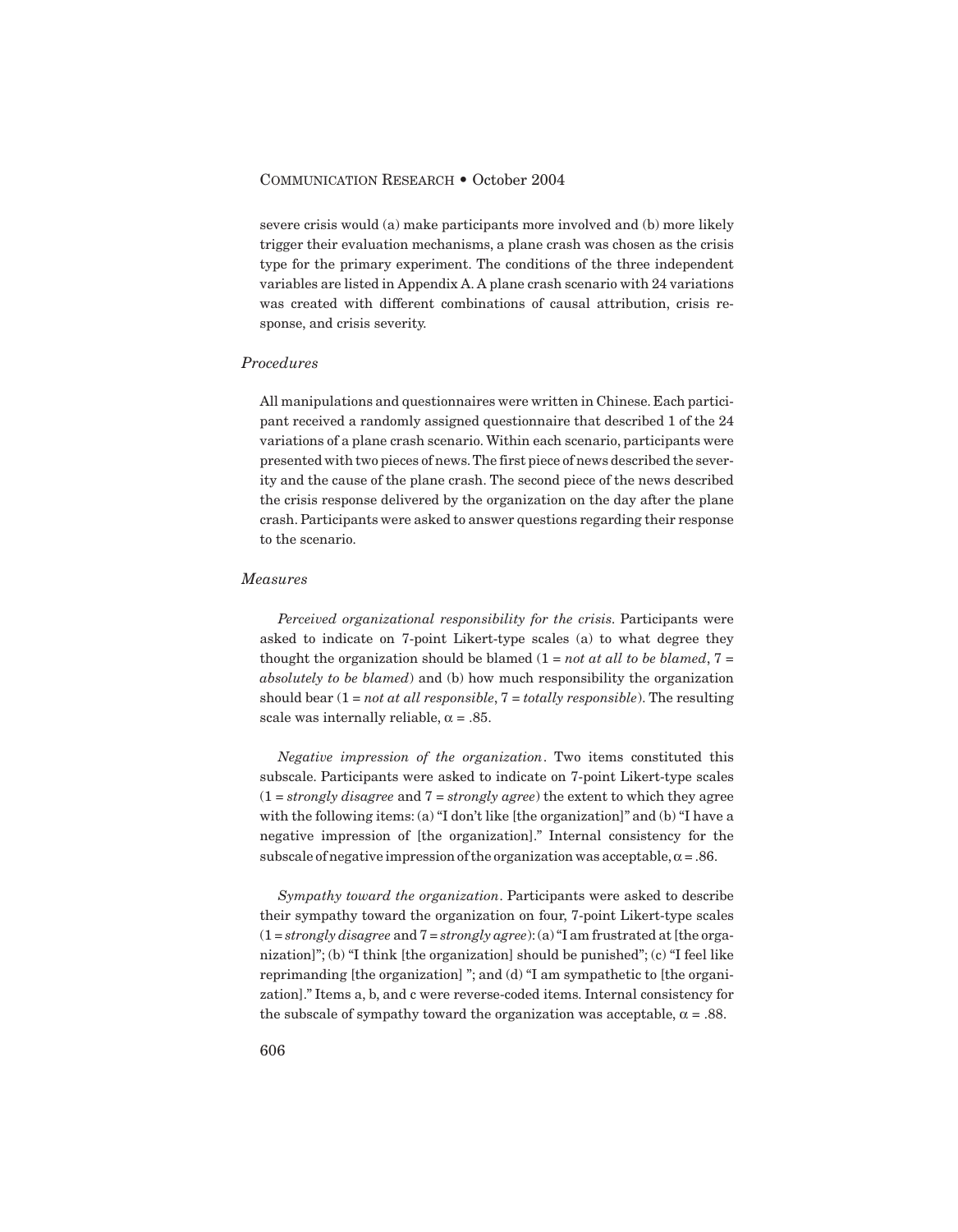*Degree of trust in the organization*. Participants were asked to respond to the following eight questions measuring their degree of trust in the organization and its products and services on 7-point Likert-type scales (1 = *strongly disagree* and 7 = *strongly agree*): (a) "I lost my confidence in [the organization]"; (b) "[The organization] is still trustworthy"; (c) "[The organization] is reliable"; (d) "I doubt about the quality of [the organization]"; (e) "I lost my confidence in [the organization]'s planes and services"; (f) "[The organization]'s planes and services are still trustworthy"; (g) "[The organization] 's planes and services are reliable"; and (h) "I doubt about the quality of [the organization]'s planes and services." Items a, d, e, and h were reverse-coded items. Internal consistency for the subscale of trust in the organization was acceptable,  $\alpha = .94$ .

*Manipulation check*. The following questions were designed to assess the effectiveness of the causal attribution and severity experimental manipulations.To assess participants' perceptions of internal and external causes,participants were asked to answer three questions: (a) to what degree they thought the incident was caused by the organization on seven items with endpoints anchored at *not at all caused by [the organization]* and *totally caused by [the organization]*; (b) to what degree they thought the organization could have prevented the incident on seven items with endpoints anchored at *not at all preventable by [the organization] and absolutely preventable by [the organization]*; and (c) to what degree they thought the organization could have controlled the accident on seven items with endpoints anchored at *not at all controllably by [the organization]* and *totally controllable by [the organization]*. Internal consistency of the three items was acceptable,  $\alpha$  = .82. To assess participants' perceived degree-of-crisis severity, participants were asked to indicate on one 7-point scale how severe they thought the incident was. Anchors were *not at all severe* and *extremely severe*.

## Results

#### *Manipulation Checks*

Manipulation checks on causal attribution and crisis severity were performed to ensure the effectiveness of the intended manipulations. First, the three causal attribution manipulation check items were aggregated to form a single manipulation check variable with higher scores reflecting a greater degree of perceived internal cause, and lower scores indicating a greater degree of perceived external cause. As expected, the mean for the manipulation check variable was greater in the internal cause condition  $(M = 5.50)$ ,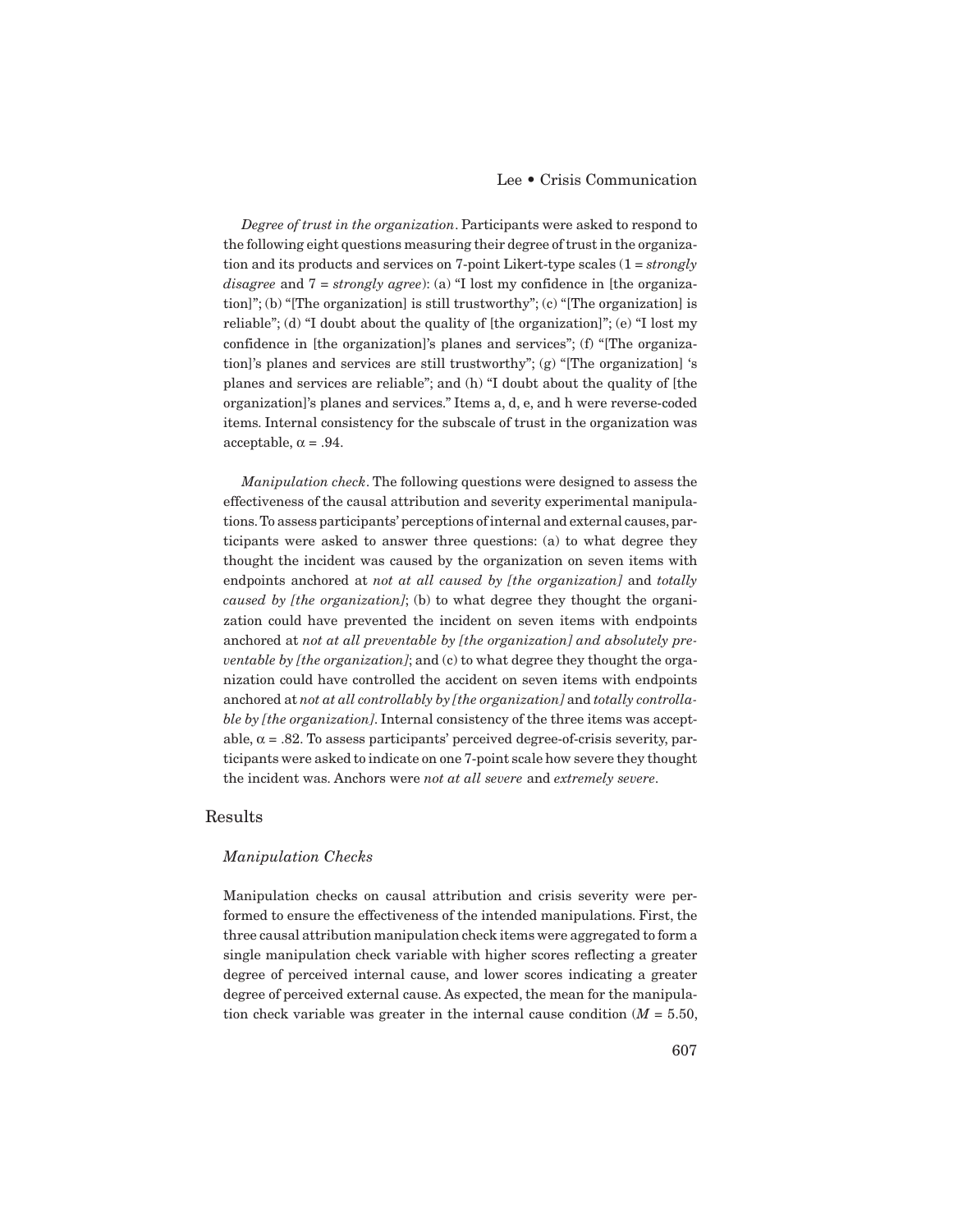$SD = .98$ ) than in the external condition ( $M = 4.33$ ,  $SD = .97$ ), and these means differed significantly,  $t(383) = 11.75$ ,  $p < .001$ .

Second, the crisis severity item was used to assess the success of the crisis severity manipulation. As expected, respondents in the extremely severe condition rated it as significantly,  $t(383) = 2.39$ ,  $p < .05$ , more severe (*M* = 6.13,  $SD = 1.10$ ) than did those in the severe condition ( $M = 5.82$ ,  $SD = 1.16$ ). The manipulation checks for causal attribution and crisis severity indicated that the manipulations were successful.

To avoid sensitizing participants to the response manipulation, a pretest was conducted with a different sample to determine whether the six types of crisis response clustered into two sets of strategies that reflect different degrees of acceptance of responsibility: (a) denial strategies: shifting the blame, minimization, no comment; and (b) acceptance strategies: apology, compensation, and corrective action. This order was empirically confirmed (see Lee, 2000, for details).

## *Examination of the Hypotheses*

A MANOVA indicated that there were no two- or three-way interactions among the three independent variables on the composite of the four dependent variables (judgment of crisis responsibility, negative impression of the organization, sympathy toward the organization, and trust in the organization). This finding indicated that the overall main effects could be interpreted. MANOVA analyses revealed significant main effects of (a) causal attribution,  $F(4,348) = 15.29$ ,  $\Lambda = .85$ ,  $p < .001$ ,  $\eta^2 = .15$ ; and (b) crisis response,  $F(20, 1155) = 5.57, \Lambda = .74, p < .001, \eta^2 = .07$ . The main effect of crisis severity on the composite of the four dependent variables was found nonsignificant,  $F(4, 348) = 1.89, \Lambda = .98, p > .10, \eta^2 = .02.$ 

## *Main Effects of Causal Attribution and Crisis Response*

Univariate  $F$  tests of the hypothesized main effects of causal attribution were conducted. As expected, results revealed that the respondents in the internal cause condition attributed greater organizational responsibility,  $F(1, 351) =$  $46.43, p < .001, \eta^2 = .12$ , and (b) had a more-negative impression of the organization,  $F(1, 351) = 24.54$ ,  $p < .001$ ,  $\eta^2 = .07$  than did those in the external cause condition. On the other hand, respondents in the external cause condition reported significantly greater sympathy toward the organization,  $F(1, 351) =$  $44.74, p < .001, \eta^2 = .11,$  and (b) trust in the organization,  $F(1, 351) = 49.74, p <$ .001,  $\eta^2$  = .12, than did those in the internal condition. Hypothesis 1 is confirmed.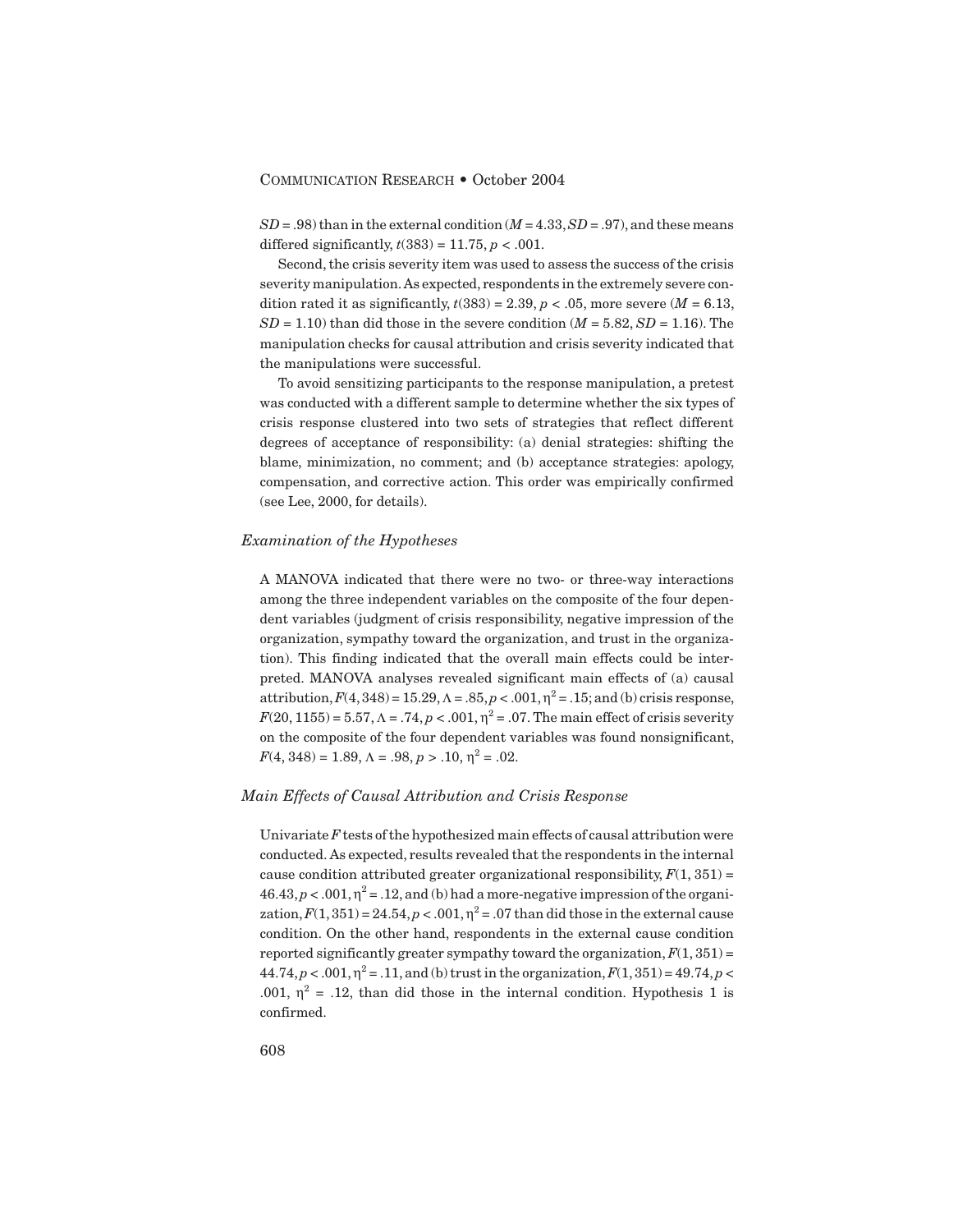*Means and Standard Deviation of Dependent Variables for Internal Cause, External Cause, Denial of Crisis Responsibility, and Acceptance of Crisis Responsibility Condition Groups*

Table 1

|                                                       | Internal<br>Cause |           | External<br>Cause |     | Denial of<br>Crisis<br>Responsibility                                |           | Acceptance<br>of Crisis<br>Responsibility |           |
|-------------------------------------------------------|-------------------|-----------|-------------------|-----|----------------------------------------------------------------------|-----------|-------------------------------------------|-----------|
| Variable                                              | M                 | <b>SD</b> | M                 | SD. | $\boldsymbol{M}$                                                     | <b>SD</b> | M                                         | <b>SD</b> |
| 1. Judgment of organiza-<br>tional responsibility for |                   |           |                   |     |                                                                      |           |                                           |           |
| crisis<br>2. Negative impression                      |                   |           |                   |     | $5.67^{\text{a}}$ 1.05 4.96 <sup>a</sup> 1.11 5.57 <sup>b</sup> 0.99 |           | $5.06^b$ 1.23                             |           |
| toward the organization<br>3. Sympathy toward the     |                   |           |                   |     | $5.01^a$ 1.37 4.39 <sup>a</sup> 1.39 5.23 <sup>b</sup> 1.33          |           | $4.15^{\rm b}$ 1.28                       |           |
| organization<br>4. Degree of trust in the             |                   |           |                   |     | $2.96^a$ 1.24 $3.73^a$ 1.22 $2.87^b$ 1.18                            |           | $3.85^{\rm b}$ 1.20                       |           |
| company                                               |                   |           |                   |     | $2.86^a$ 1.10 $3.57^a$ 1.06 $2.89^b$ 1.06                            |           | $3.55^{b}$                                | 1 1 2     |

*Note.* a. Significant group difference between the internal cause and external cause condition groups.

b. Significant group difference between the denial of crisis responsibility and acceptance of crisis responsibility condition groups.

To test Hypothesis 2, a planned comparison was tested for examining differences between the denial of crisis responsibility conditions (an aggregate of shifting the blame condition, minimization condition, and no-comment condition) and the acceptance-of-crisis responsibility conditions (an aggregate of the apology condition,compensation condition,and correctively action condition). A multivariate Helmert contrast indicated a statistically significant difference between the two groups on the four dependent variables,  $F(4, 1)$ 370) = 19.53,  $\Lambda = .83, p < .001, \eta^2 = .17$ . A univariate Helmert contrast indicated that the denial-of-crisis responsibility group reported significantly higher scores than the acceptance-of-crisis responsibility group on (a) judgment of organizational responsibility,  $F(1, 373) = 20.12$ ,  $p < .001$ ,  $\eta^2 = .05$ , and (b) negative impression of the organization,  $F(1, 373) = 66.16$ ,  $p < .001$ ,  $\eta^2 =$ .15. In contrast, the acceptance-of-crisis responsibility group yielded significantly higher scores than the denial-of-crisis responsibility group in (a) sympathy toward the organization,  $F(1, 373) = 65.75$ ,  $p < .001$ ,  $\eta^2 = .15$ , and (b) degree of trust in the organization,  $F(1, 373) = 32.44$ ,  $p < .001$ ,  $\eta^2 = .08$ , thereby confirming Hypothesis 2. The descriptive data for the internal cause, external cause, denial-of-crisis responsibility, and the acceptance-of-crisis responsibility condition groups are presented in Table 1.

Two post hoc tests were performed to ensure that there was minimal within-response effects. A post hoc test was first performed to examine possi-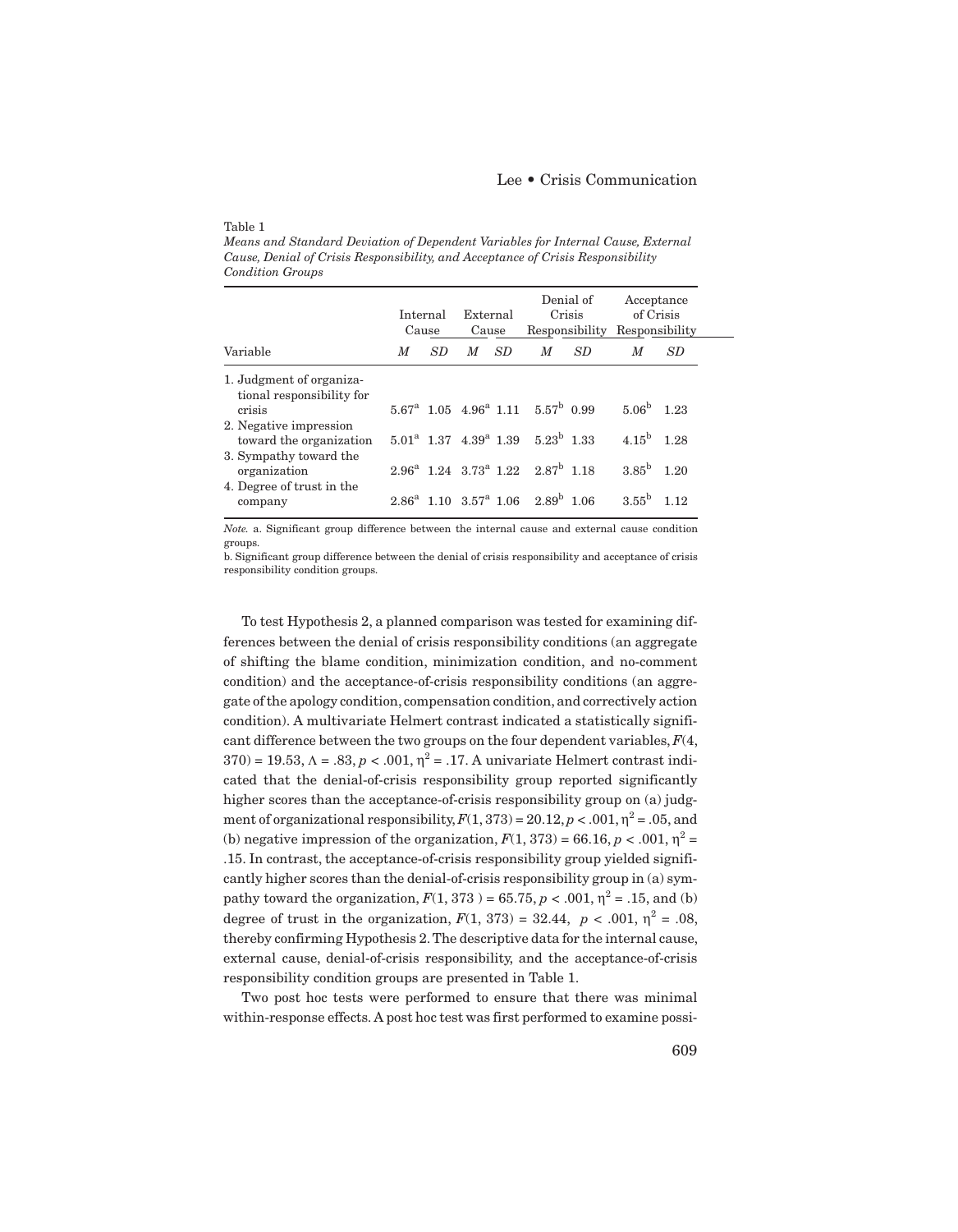ble differences among the denial-of-responsibility responses (shifting the blame,minimization,and no-comment conditions) on the four dependent variables. A post hoc Scheffe test revealed that respondents in the no-comment condition were more trustful of the organization,  $F(2, 188) = 3.52, p < .05$  than were those in the minimization condition. On the other hand, the respondents in the minimization condition group perceived greater organizational responsibility than did those in the no-comment condition,  $F(2, 188) = 3.68$ ,  $p < .05$ . No significant differences among the three condition groups were found in negative impression of the organization,  $F(2, 188) = 1.85$ , *ns*, or sympathy toward the organization,  $F(2, 188) = 2.59$ , *ns*.

The second post hoc test was performed to examine differences among the three acceptance-of-responsibility responses (apology, compensation,and corrective action conditions) on the four dependent variables. A post hoc Scheffe test showed that respondents in the compensation condition were significantly more sympathetic toward the organization,  $F(2, 181) = 4.63$ ,  $p <$ .05 than were those in the apology condition. No significant differences among the three condition groups were found in judgment of organizational responsibility,  $F(2, 181) = 1.95$ , *ns*, negative impression of the organization,  $F(2, 181) = 2.88$ , ns, and trust in organization,  $F(2, 181) = 2.75$ , ns. Descriptive data for shifting-the-blame, minimization, no-comment, apology, compensation, and corrective action conditions are presented in Table 2.

## Discussion

I first summarize the results, then draw implications for attribution theory and cross-cultural research, and end the section with limitations and directions for future inquiry.

#### *Summary*

McLaughlin, Cody,and Read (1992) maintained that "it is useful to try to take the recipient's perspective and try to evaluate whether he or she is likely to find the account to be coherent" (p. xvi). Consistent with that assertion, the current study shows the effects of causal attribution on participants' cognitive (judgment of organizational responsibility), perceptual (negative impression of the organization and trust in the organization), and affective (sympathy toward the organization) reactions in a crisis context. Specifically, results indicated that individuals who read about an organizational crisis with an internal cause (a) judged the organization as having more responsibility for the crisis, (b) formed more negative impressions of the organization,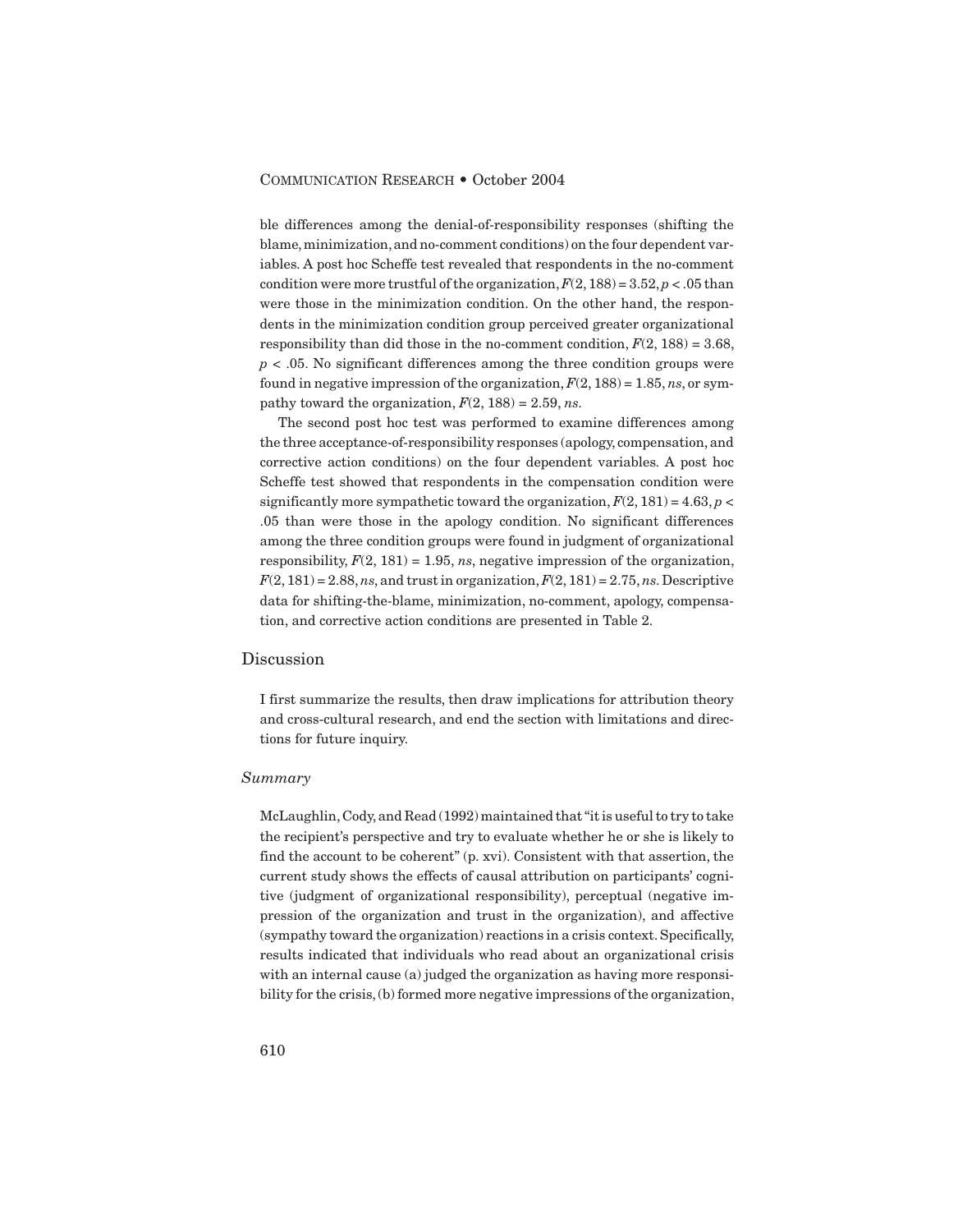|                                     |                          | Shifting  |                   |         | ž          |      |            |         |              |      |                  | Corrective |
|-------------------------------------|--------------------------|-----------|-------------------|---------|------------|------|------------|---------|--------------|------|------------------|------------|
|                                     |                          | the Blame | Minimization      |         | Comment    |      |            | Apology | Compensation |      |                  | Action     |
| Variable                            |                          | $^{5D}$   |                   | $^{5D}$ |            |      |            | $^{SD}$ | A            |      | $\boldsymbol{z}$ | $^{5D}$    |
| . Judgment of                       |                          |           |                   |         |            |      |            |         |              |      |                  |            |
| organizational                      |                          |           |                   |         |            |      |            |         |              |      |                  |            |
| responsibility for crisis           | 5.48                     | 0.94      | $5.82^{a}$        | 0.97    | $5.40^{a}$ | 1.00 | 5.17       | 1.27    | 4.78         | 1.22 | 5.17             | 1.16       |
| 2. Negative impression              |                          |           |                   |         |            |      |            |         |              |      |                  |            |
| toward the organization             | 5.29                     | 1.35      | 5.45              | 1.30    | 5.45       | 1.30 | 4.46       | 1.28    | 3.94         | 1.38 | 4.00             | 1.13       |
| 3. Sympathy toward the organization |                          |           |                   |         |            |      |            |         |              |      |                  |            |
|                                     | 2.83                     | 1.32      | 2.63              | 1.16    | 3.10       | 0.95 | $3.52^{b}$ | 1.28    | $4.14^{b}$   | 1.13 | 3.95             | 1.09       |
| 4. Degree of trust in the           |                          |           |                   |         |            |      |            |         |              |      |                  |            |
| company                             | 2.83                     | 1.06      | 2.69 <sup>a</sup> | 1.14    | $3.17^a$   | 0.94 | 3.31       | 1.13    | 3.82         | 1.12 | 3.56             | 1.05       |
| $\ddotsc$                           | $\overline{\phantom{a}}$ |           |                   | :<br>:  | $\vdots$   |      |            |         |              |      |                  |            |

Table 2<br>Means and Standard Deviation of Dependent Variables for the Six Crisis Response Condition Groups *Means and Standard Deviation of Dependent Variables for the Six Crisis Response Condition Groups*

Note. a. Significant group difference between the two denial-of-crisis responsibility condition groups.<br>b. Significant group difference between two acceptance-of-crisis responsibility condition groups. *Note.* a. Significant group difference between the two denial-of-crisis responsibility condition groups.

b. Significant group difference between two acceptance-of-crisis responsibility condition groups.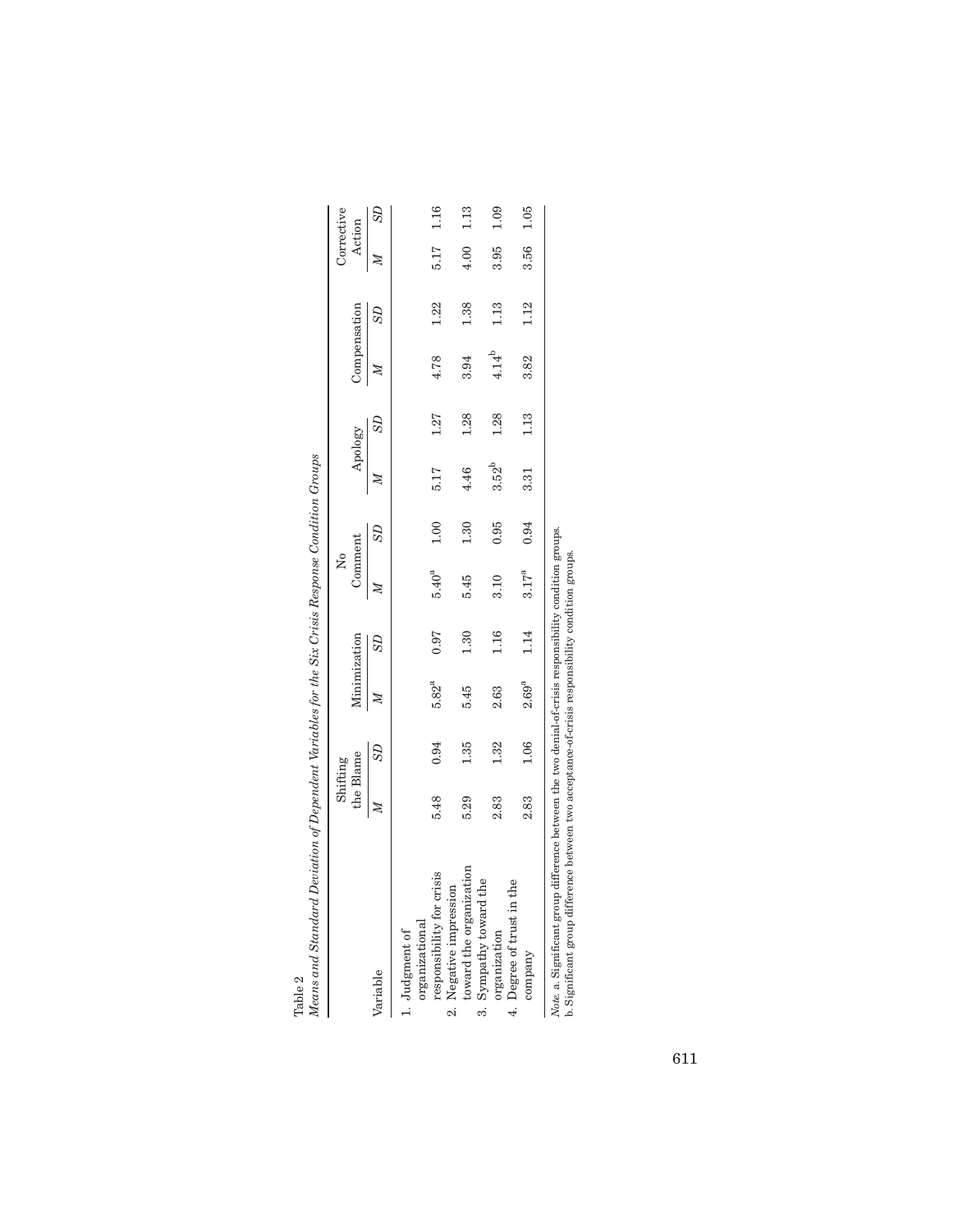(c) were less sympathetic toward the organization, and (d) mistrusted the organization more than those who read about an organizational crisis with an external cause.

In their evaluation of crisis response, participants in the denial-of-crisis responsibility conditions (a) judged the organization as having more responsibility for the crisis, (b) formed more negative impressions of the organization, (c) were less sympathetic toward the organization, and (d) mistrusted the organization more than those who read about an organizational crisis in which the organization accepted responsibility for the crisis.

The scope of the impact of an organization's crisis response reaffirms that the crisis response is as pivotal as the crisis cause in the audiences' eyes. In addition, an organization's attempt to deny organizational responsibility for a crisis could be a mistake. The current study shows that participants judged the organization to be more responsible for the crisis when the organization attempted to deny crisis responsibility. There are two possible explanations for this finding. First, participants may have used crisis response as a cue to engage in backward chaining to trace back to the crisis cause (Quattrone, 1982). An organization's attempt to distance itself from the crisis may indeed appear defensive in the eyes of the participants and signal its guilt. If this proposition holds true, it might suggest that audiences tend to hold a disbelieving and critical attitude toward information provided by the organization.Audiences may be more inclined to find out about the crisis themselves.

Second, the organizational crisis response may be a direct triggering stimulus to participants' judgment of organizational responsibility for the crisis. Participants might perceive a denial-of-crisis responsibility as blameworthy, regardless of the cause. On the other hand, an organization's acceptance of crisis responsibility may engender sympathy, resulting in audiences attributing less responsibility to the organization. Future studies should explore the possible backward chaining and triggering mechanisms generated by a crisis response.

## *Implications for Attribution Theory*

The findings of the current study have implications for attribution research. First, Weiner's attributional theory, although originated in and for an interpersonal context, is shown to be applicable to an organizational context. Specifically, Weiner's (1986) causal dimensions seem to capture how individuals make sense of an organization's behavior just as they do about person's action. In a sense, consumers seem to be engaging in anthropomorphizing.

Second, the current study brings in new elements and a new orientation to the traditional attribution research by (a) introducing the response of the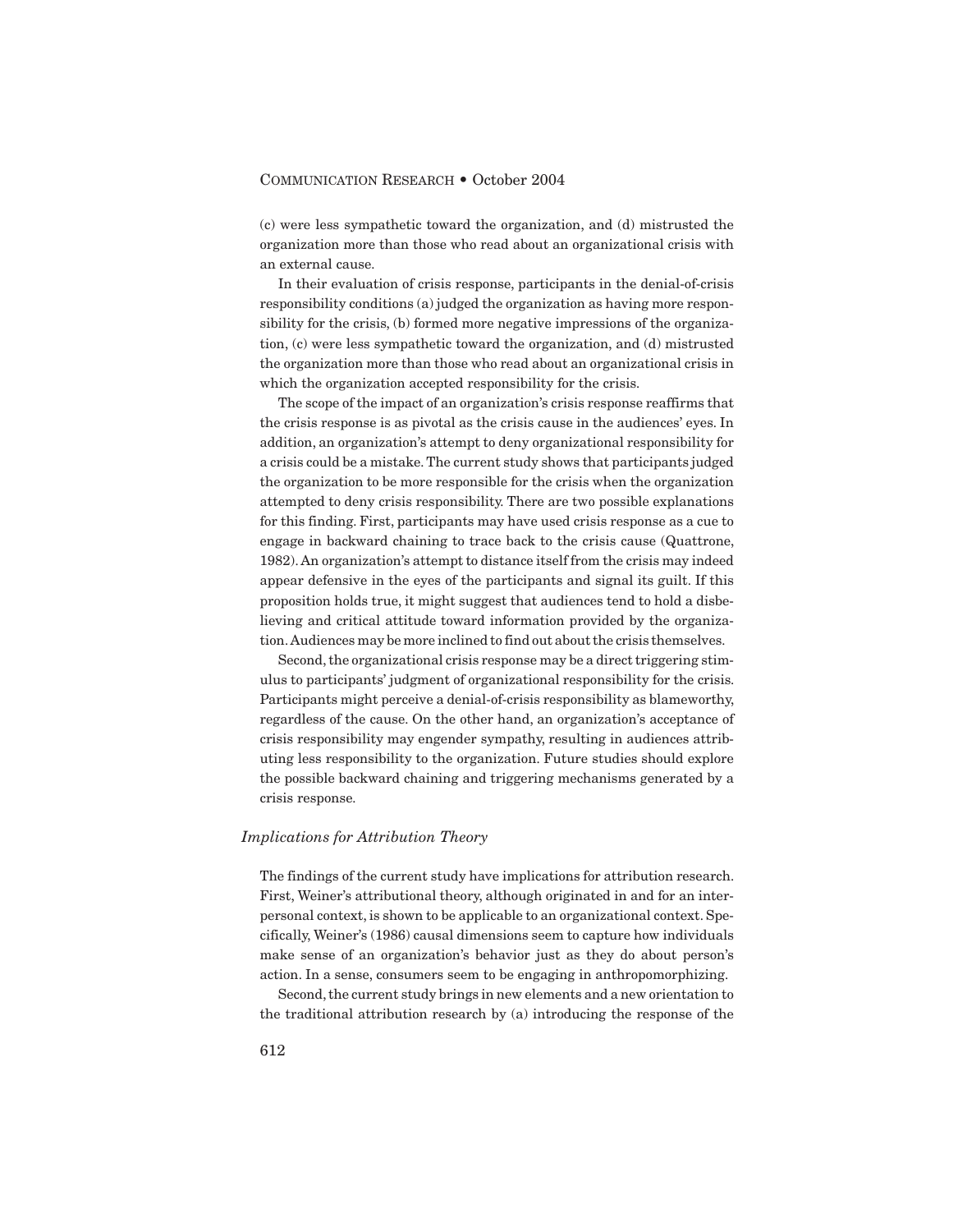observed entity (in the current study, the organization) to the attributional process and (b) suggesting a possibility of looping/back and forth (causal attribution  $\rightarrow$  judgment of crisis responsibility  $\rightarrow$  organization's crisis response  $\rightarrow$  judgment of crisis responsibility) pattern of perceivers' causal attribution processes. It sheds some new light into the attribution research by demonstrating the dynamic and nonlinear nature of perceivers' causal attribution processes.

### *Cross-Cultural Implications for Crisis Communication*

One goal of the current study was to determine if perspectives used to study organizational crisis in Western cultures are useful for understanding those in non-Western cultures. Because the design did not include a sample from a Western culture, it is not possible to assess cross-cultural differences. However, by looking at the degree to which the perspectives used to study crisis communication in Western cultures are predictive of audience perceptions in a non-Western sample, one can draw some tentative implications. As noted earlier, many of the hypotheses were confirmed that implies the Western frameworks are generalizable. However, there are several findings that suggest cross-cultural variations.

First,post hoc tests showed that participants who were presented with the no-comment response reported significantly more trust in the organization and judged the organization as having less crisis responsibility than did those who were presented with the minimization response. Whereas a nocomment response could be viewed as nonresponsive and viewed negatively in Western society (Davis & Holtgraves, 1984), participants of Hong Kong demonstrated a more-accepting attitude toward this response. One explanation could be that within Chinese culture, a silent, reserved gesture is often seen as an act of wisdom, as taught in Confucius's maxim to "think three times before you act" (Bond, 1991). Thus, the Chinese cultural value of keeping silent may have some countering effects on the negative impact of the nocomment response on participants' judgment of crisis responsibility and trust in the organization. Further studies on how culture affects audiences' evaluation of organizational crisis response need to be done.

Second, among the three crisis responses (apology, compensation, and corrective action) that denote an acceptance-of-crisis responsibility, the compensation response yielded more sympathy from the participants than did the apology response. A possible explanation for the current study's findings could be that apology is overused in Asian cultures (Borkin & Reinhart, 1978). Apology in some Asian cultures is often ritualistic in nature (Olshtain & Cohen, 1983). Indeed, Olshtain and Cohen (1983) maintained that Chinese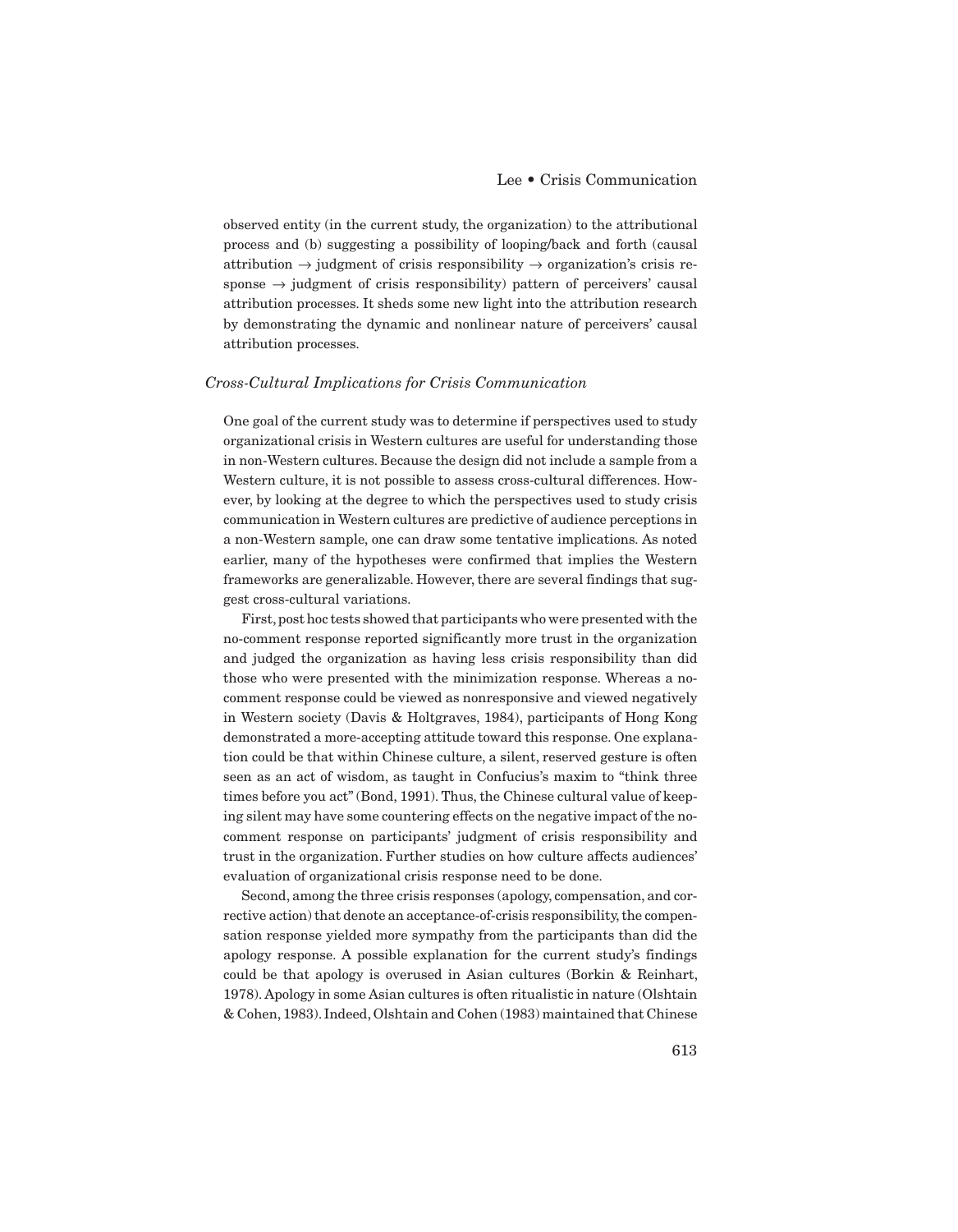speakers often appear overly polite, even obsequious. Knowing how apology is commonly used (or abused) in their culture, participants might have seen the organization's apology as merely a routine and ritualistic behavior. If so, it is understandable why Hong Kong consumers favor practical, purposespecific, and action-specific offers of compensation rather than verbal expressions of sorrow.

## *Limitations and Suggestions*

As with any study, my methods imposed limits on the generalizability of my results, each of which suggest areas of future inquiry. First, it is possible that my experimental method has oversimplified the nature of organizational crises. In many situations, causation of a crisis is unclear or disputed. Future research should explore crisis situations in which the information is ambiguous.

Second, because of the difficulties of random sampling, I employed a snowball sampling procedure that could limit the scope of my findings. One should be cautious in generalizing the findings of the current study to the entire population of Hong Kong or other Chinese-based societies until these findings are replicated.

Third, although my manipulation checks demonstrated statistically significant differences in the desired direction, the means were often on one side of the midpoint (4) of the 7-point scales. Using this comparison point, the current study was comparing a condition in which there was moderately high internal causal attribution  $(M = 5.5)$  with one in which there was a moderate amount  $(M = 4.33)$ . The current study was also comparing a condition of extreme severity  $(M = 6.13)$  with one of high severity  $(M = 5.82)$ . Hence, the conditions were indeed representative of only a small range of the variables of interest, which might explain the failure of the hypothesized effects of crisis severity. Future studies should manipulate conditions to represent a larger range of variation.

Fourth, the current study examined one scenario (a plane crash) and one type of organization (profit-making company) only. Hence, one should be cautious in generalizing the results to organizational crises of different types. Future crisis communication research may examine different types of (a) crisis (e.g., product tampering, environment damaging, misconduct), (b) organization (e.g., nonprofit organizations, government, international corporations), (c) stakeholders (e.g., stockholders, investors, customers), and (d) different cultures. To further enhance validity, futures studies could also include the analyses of stakeholders' opinions expressed in newspapers, the Internet, and radio phone-in programs when an organizational crisis occurs.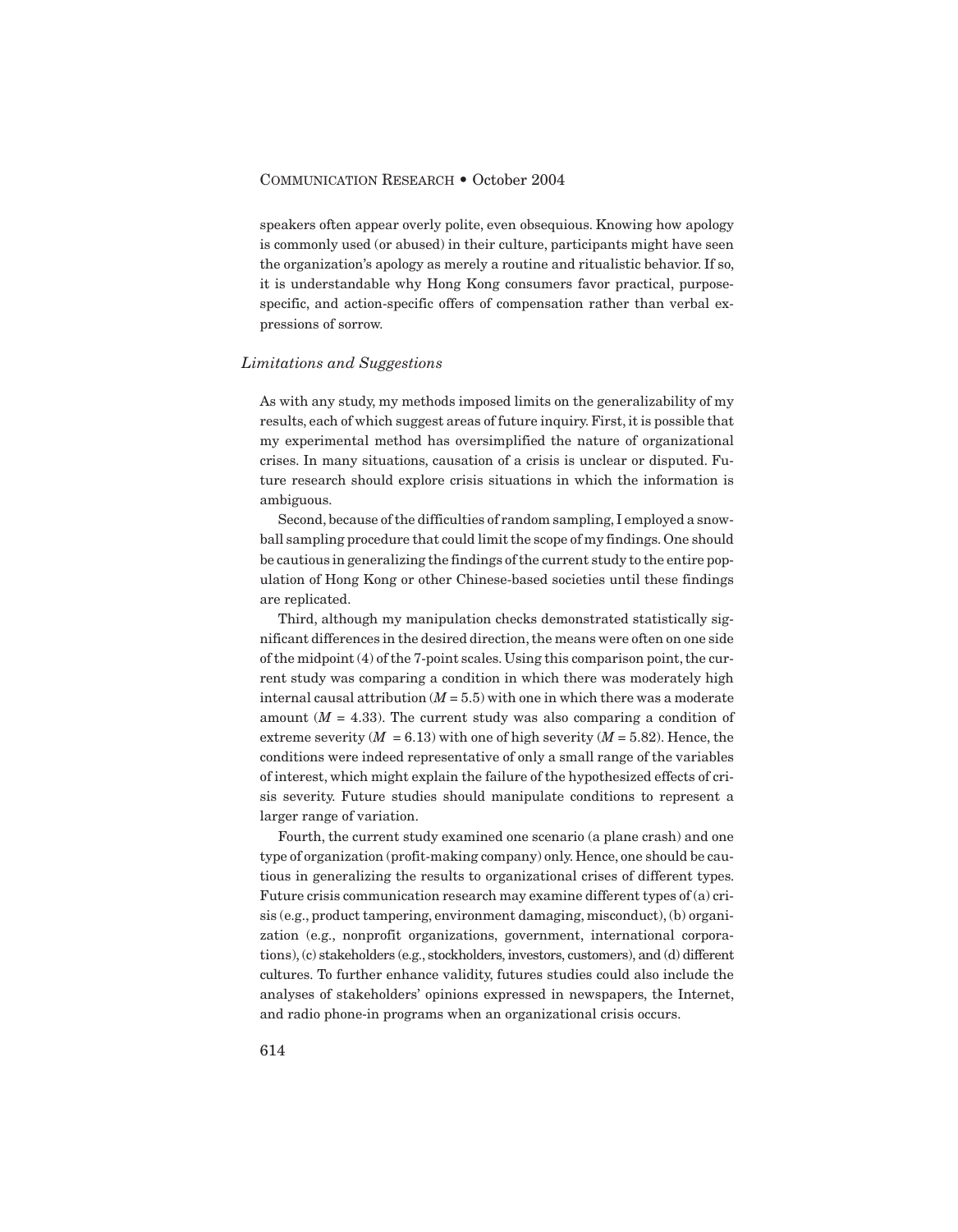Finally, audiences' evaluation of an organizational crisis is a complex matter in which political,economic,and cultural factors all play a significant role. The current study was limited to the manner in which two entities (organization and audience) interact with each other (e.g., in the form of message production by the organization, or message interpretation and evaluation by the audience). Obviously, there are many other factors that need to be included in future research. For example,McLeod (2000) remarked that the lack of attention paid to social structural antecedents is one of the major obstacles to progress in audience research. He contended that behavioral researchers, with strong backgrounds in social psychology, often neglect the influences of social networks, community, society, and culture on audience behavioral outcomes. To connect the macro aspects of culture to the micro aspects of audience interpretation would signify progress,if not a breakthrough in the communication field.

| Condition for the<br>Independent Variable | Manipulation                                                                                                                                                                                                                                                                                                                                                                   |
|-------------------------------------------|--------------------------------------------------------------------------------------------------------------------------------------------------------------------------------------------------------------------------------------------------------------------------------------------------------------------------------------------------------------------------------|
| Causal attribution                        |                                                                                                                                                                                                                                                                                                                                                                                |
| Internal                                  | Yesterday, Asia Pacific Airlines flight 323 departing from<br>Malaysia for Hong Kong caught fire while landing. Inves-<br>tigations into the airline fire indicated that it was caused<br>by outdated equipment in the plane.                                                                                                                                                  |
| External                                  | Yesterday, Asia Pacific Airlines flight 323 departing from<br>Malaysia for Hong Kong caught fire while landing. Inves-<br>tigations into the fire indicate that it was caused by bad<br>weather.                                                                                                                                                                               |
| Crisis response                           |                                                                                                                                                                                                                                                                                                                                                                                |
| Shifting the blame                        | Yesterday evening, Asia Pacific Airline flight 323 departing<br>from Malaysia for Hong Kong caught fire when landing.<br>Mr. Albert Wong, the CEO of Asia Pacific Airline said,<br>"We don't think it's entirely our responsibility. There<br>could be others causing this incident to happen! These<br>kinds of incidents are difficult to source out who is<br>responsible." |
| Minimization                              | Yesterday evening, Asia Pacific Airline flight 323 departing<br>from Malaysia for Hong Kong caught fire when landing.<br>Mr. Albert Wong, the CEO of Asia Pacific Airline, says,<br>"Well, we think the consequences are actually not as seri-<br>ous as being reported in the press."                                                                                         |

*Appendix A Conditions for Each Independent Variable Derived From Pretest*

*(continued)*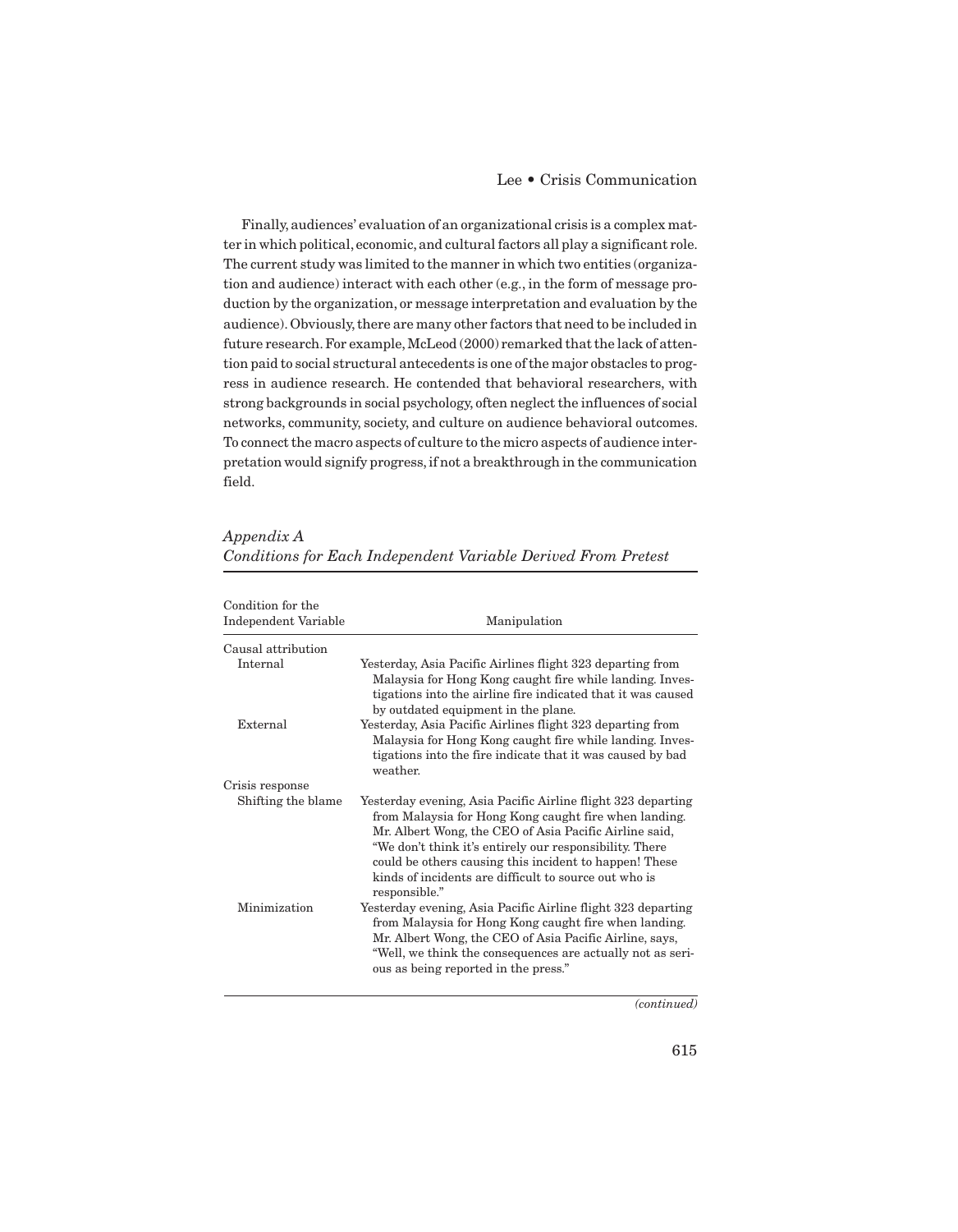*Appendix A (Continued)*

| Condition for the<br><b>Independent Variable</b> | Manipulation                                                                                                                                                                                                                                                                    |
|--------------------------------------------------|---------------------------------------------------------------------------------------------------------------------------------------------------------------------------------------------------------------------------------------------------------------------------------|
| No comment                                       | Yesterday evening, Asia Pacific Airline flight 323 departing<br>from Malaysia for Hong Kong caught fire when landing.<br>Mr. Albert Wong, the CEO of Asia Pacific Airline refused<br>to comment on the fire.                                                                    |
| Apology                                          | Yesterday evening, Asia Pacific Airline flight 323 departing<br>from Malaysia for Hong Kong caught fire when landing.<br>Mr. Albert Wong, the CEO of Asia Pacific Airline, said,<br>"We are very sorry and express our deep-felt apology to<br>the victims and their families." |
| Compensation                                     | Yesterday evening, Asia Pacific Airline flight 323 departing<br>from Malaysia for Hong Kong caught fire when landing.<br>Mr. Albert Wong, the CEO of Asia Pacific Airline, said,<br>"We will do all that we can to compensate them for their<br>$loss.$ "                       |
| Correction                                       | Yesterday evening, Asia Pacific Airline flight 323 departing<br>from Malaysia for Hong Kong caught fire when landing.<br>Mr. Albert Wong, the CEO of Asia Pacific Airline, says,<br>"We will do our best to identify the problem and make our<br>every effort to correct it."   |
| Crisis severity                                  |                                                                                                                                                                                                                                                                                 |
| Severe                                           | Yesterday evening, Asia Pacific Airlines flight 323 depart-<br>ing from Malaysia for Hong Kong caught fire when land-<br>ing. Approximately 200 passengers and crew members<br>got injured while evacuating. About 100 of them<br>remained serious conditions in the hospitals. |
| Extremely severe                                 | Yesterday evening, Asia Pacific Airlines flight 323 depart-<br>ing from Malaysia for Hong Kong caught fire on the way.<br>All 300 passengers and crewmembers died with no<br>survivors.                                                                                         |

# References

- Allen, M. W., & Caillouet, R. H. (1994). Legitimate endeavors: Impression management strategies used by an organization in crisis. *Communication Monographs*, *61*, 44-62.
- Benoit, W. L. (1995). *Accounts, excuses, and apologies: A theory of image restoration*. Albany: State University of New York Press.
- Bond, M. (1991). *Beyond the Chinese face: Insights from psychology*. Hong Kong, People's Republic of China: Oxford University Press (China) Ltd.
- Borkin, A., & Reinhart, S. (1978). Excuse me and I'm sorry.*TESOL Quarterly*, *12*, 157-176.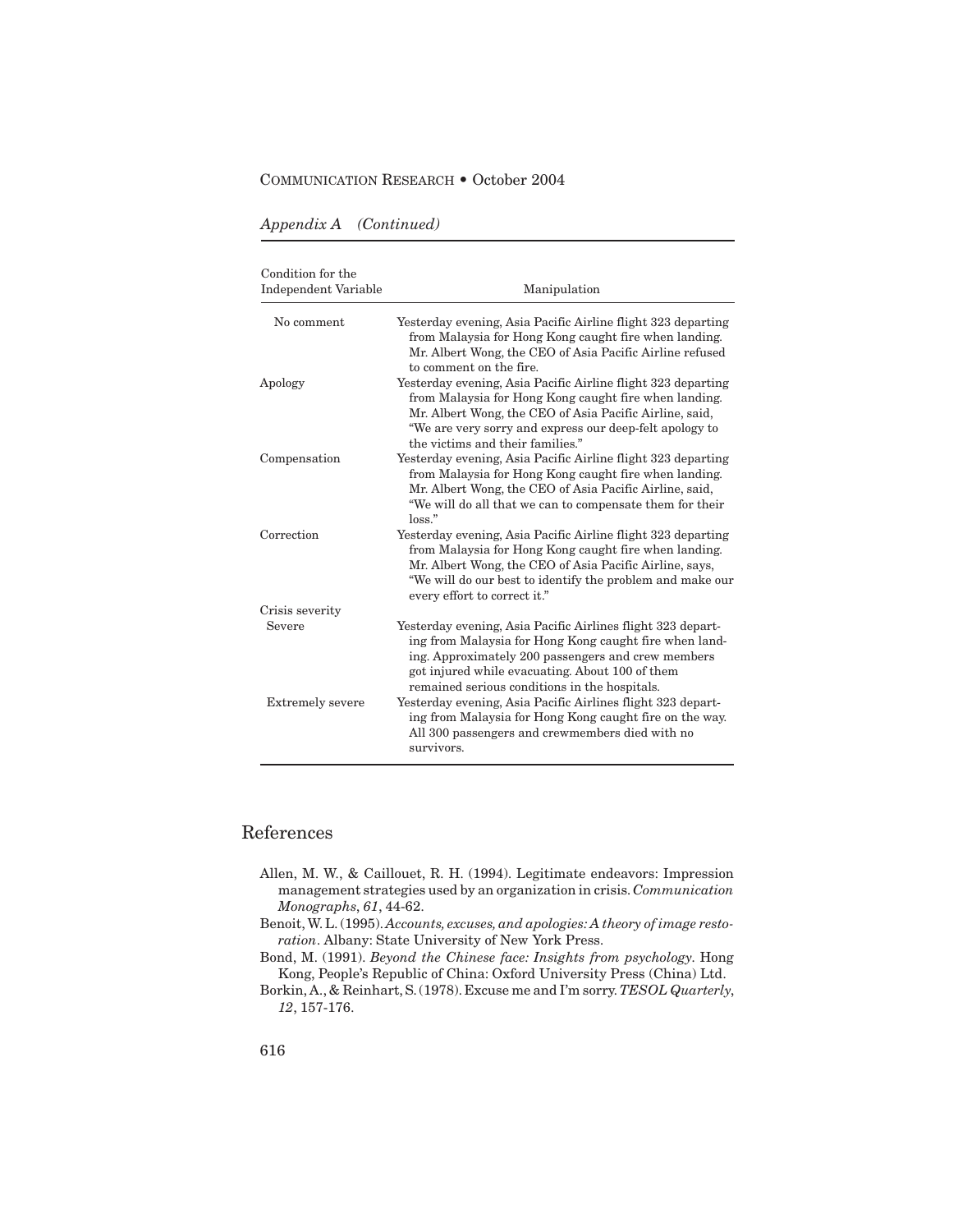- Boyd, J. (2000). Actional legitimation: No crisis necessary. *Journal of Public Relations Research*, *12*, 341-353.
- Coombs, W. T. (1995). Choosing the right words: The development of guidelines for the selection of the "appropriate" crisis response strategies. *Management Communication Quarterly*, *8*, 447-476.
- Coombs, W. T. (1998). An analytic framework for crisis situations: Better responses from a better understanding of the situation. *Journal of Public Relations Research*, *10*, 177-191.
- Coombs, W. T., & Holladay, S. J. (1996). Communication and attributions in a crisis: An experimental study in crisis communication. *Journal of Public Relations Research*, *8*, 279-295.
- Coombs, W. T., & Holladay, S. J. (2001). An extended examination of the crisis situations: A fusion of the relational management and symbolic approaches. *Journal of Public Relations Research*, *13*, 321-340.
- Coombs, W. T., & Schmidt, L. (2000). An empirical analysis of image restoration: Texaco's racism crisis. *Journal of Public Relations Research*, *12*, 163- 178.
- Davis, D., & Holtgraves, T. (1984). Perceptions of unresponsive others: Attributions, attraction, understandability, and memory of their utterance. *Journal of Experimental Social Psychology*, *20*, 383-408.
- Fincham, F. D., & Jaspars, J. M. (1980). Attribution of responsibility: From man the scientist to man as lawyer. In L. Berkowitz (Ed.), *Advances in experimental social psychology* (Vol. 13, pp. 81-138). New York: Academic Press.
- Griffin, M., Babin, B. J., & Attaway, J. S. (1991). An empirical investigation of the impact of negative public publicity on consumer attitudes and intentions. In R. H. Holman & M. R. Soloman (Eds.), *Advances in consumer research* (Vol. 18, pp. 334-341). Provo, UT: Association for Consumer Research.
- Hearit, K. M. (1994). Apologies and public relations crises at Chrysler, Toshiba, and Volvo. *Public Relations Review*, *20*, 113-125.
- Jaspars, J., Fincham, F. D., & Hewstone, M. (Eds.). (1983). *Attribution theory and research: Conceptual, developmental and social dimensions*. London: Academic Press.
- Jones, E. E., & Davis, K. E. (1965). From acts to dispositions: The attribution process in person perception. In L. Berkowitz (Ed.), *Advances in experimental social psychology* (Vol. 2, pp. 219-266). New York: Academic Press.
- Lee, B. K. (2000). *Audience evaluation process in organizational crisis: A study of consumers in Hong Kong*. Unpublished doctoral dissertation, Hong Kong Baptist University, Hong Kong.
- McLaughlin, M. L., Cody, M. J., & O'Hair, H. D. (1983). The management of failure events: Some contextual determinants of accounting behavior. *Human Communication Research*, *9*, 208-224.
- McLaughlin, M. L., Cody, M. J., & Read, S. J. (1992). *Explaining one's self to others: Reason-giving in a social context*. Hillsdale, NJ: Lawrence Erlbaum.
- McLeod, J. M. (2000, April).*Trends in audience research in the United States*. Paper presented at the meeting of the International Conference of Chi-